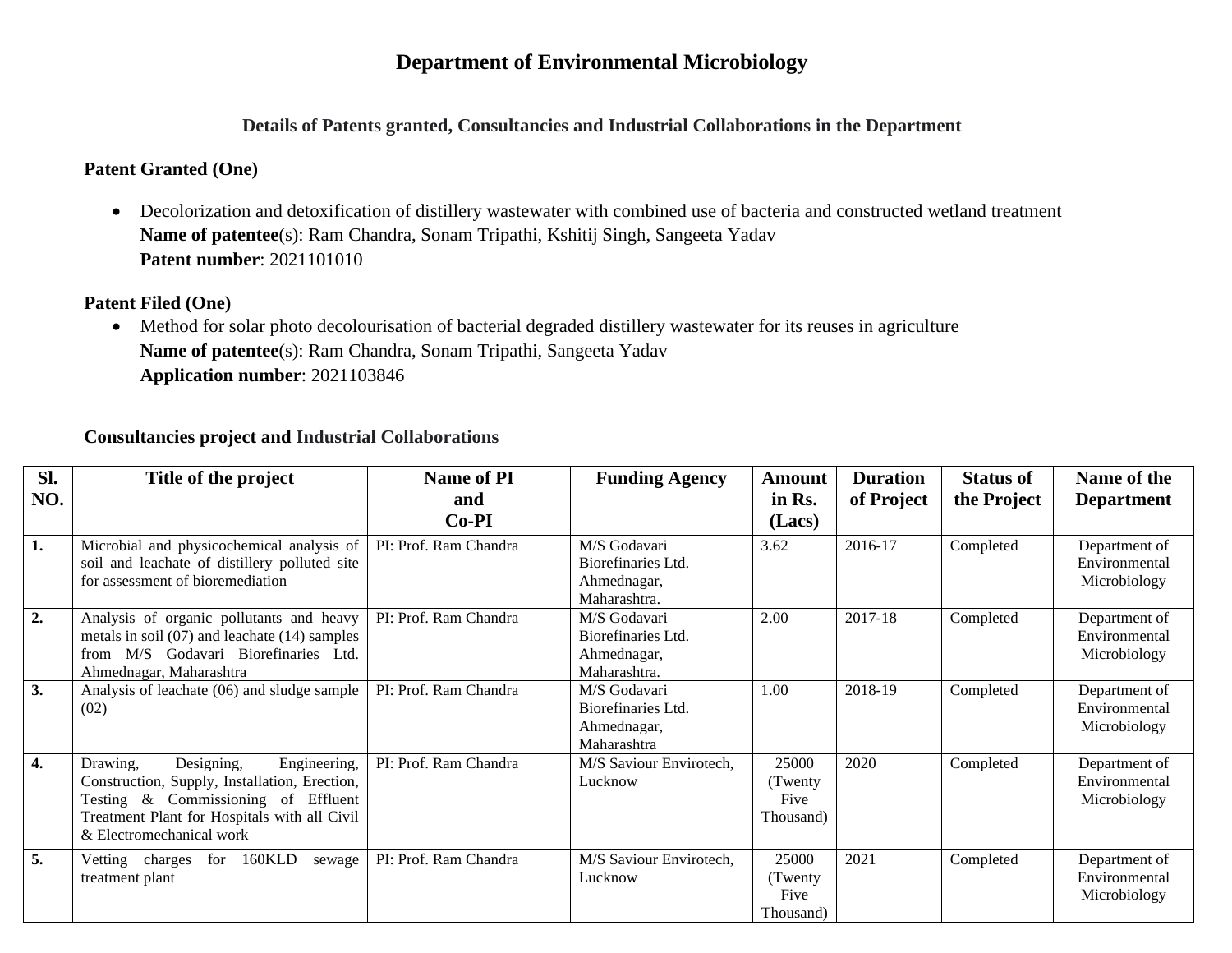

**IP** Australia

# CERTIFICATE OF GRANT **INNOVATION PATENT**

#### Patent number: 2021101010

The Commissioner of Patents has granted the above patent on 21 April 2021, and certifies that the below particulars have been registered in the Register of Patents.

#### Name and address of patentee(s):

RAM CHANDRA of Professor and PI Department of, Environmental Microbiology, B.B. Ambedkar university (A Central University), Lucknow 226025 India

SONAM TRIPATHI of Research Scholar Department of, Environmental Microbiology, B.B. Ambedkar university (A Central University) Lucknow India

KSHITIJ SINGH of Research Scholar Department of, Environmental Microbiology, B.B. Ambedkar university (A Central University) Lucknow India

SANGEETA YADAV of Post Doctoral Fellow, Department of, Environmental Microbiology, B.B. Ambedkar university (A Central University) Lucknow India

#### **Title of invention:**

Decolorization and Detoxification of Distillery Wastewater with Combined Use of Bacteria and Constructed **Wetland Treatment** 

Name of inventor(s):

CHANDRA, RAM; TRIPATHI, SONAM; SINGH, KSHITIJ and YADAV, SANGEETA

**Term of Patent:** 

Eight years from 24 February 2021

NOTE: This Innovation Patent cannot be enforced unless and until it has been examined by the Commissioner of Patents and a Certificate of Examination has been issued. See sections 120(1A) and 129A of the Patents Act 1990, set out on the reverse of this document.



Dated this 21st day of April 2021

**Commissioner of Patents** 

**PATENTS ACT 1990** ed to for the full details pertaining to this IP Right. The Australian Patents Register is the office